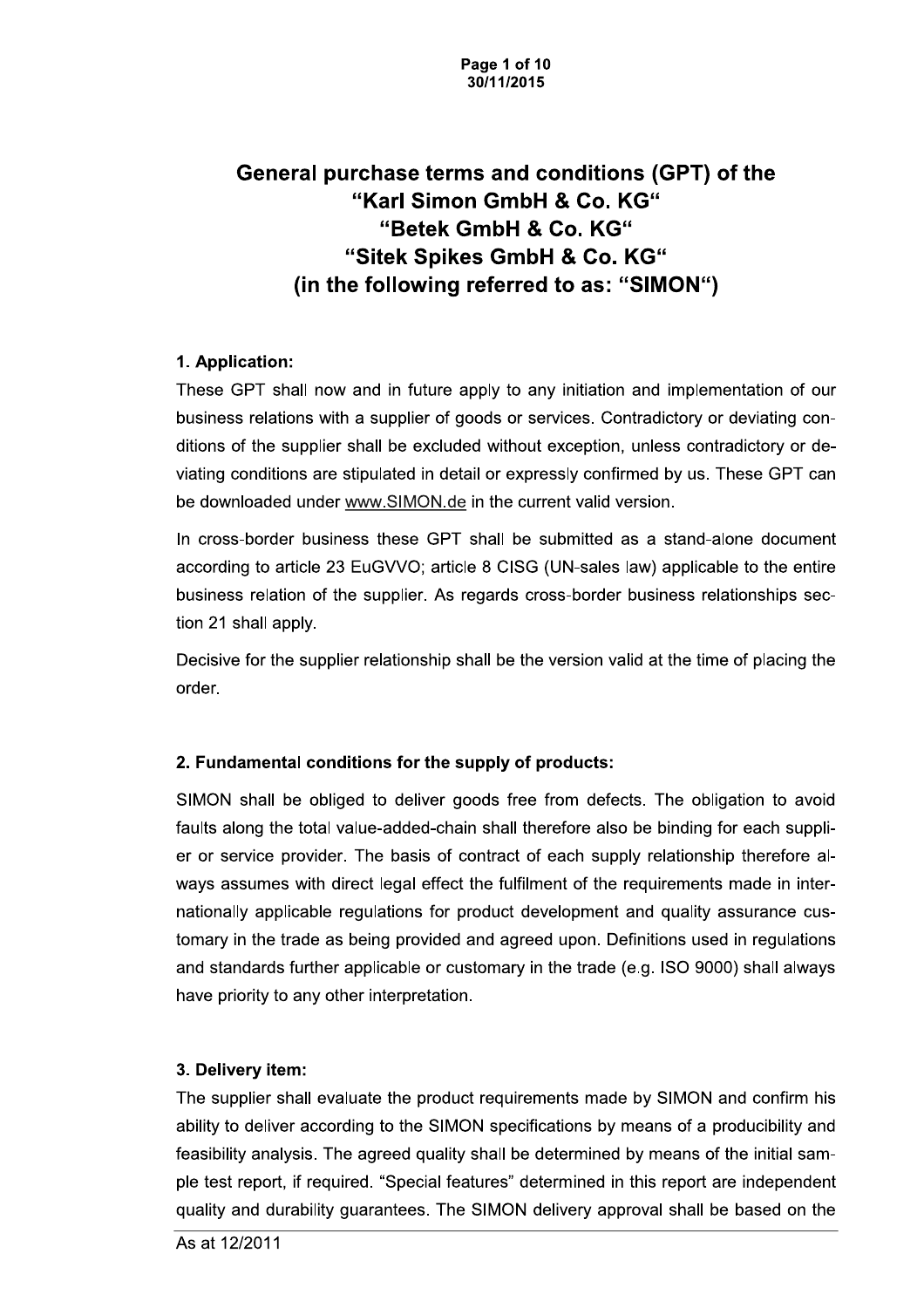#### Page 2 of 10 30/11/2015

supplier's declaration of contract conformity of the supplied product documented in the ISIR. It shall not constitute a legally binding approval of SIMON. The approval shall therefore not release the supplier from his sole product responsibility.

On request of SIMON the supplier shall cooperate within his prospective scope of supply and services to SIMON in the determination of quality features of the products to be delivered by SIMON to the customers of SIMON:

The supplier shall be obliged to render all performances himself. Any subcontracting to third parties shall require the written consent of SIMON. He shall be obliged to carry out process-related examinations of the products procured by him. If the supplier is a supplier assigned by the customer of SIMON (directed part supplier), the rights and obligations stipulated in these GPT shall not be affected.

SIMON shall at any time be entitled to require modifications of the delivery item or the production process including test equipment and methods. Additional or reduced costs resulting from this shall be agreed upon. The supplier shall not be entitled to condition the implementation of modifications on the conclusion of such an agreement.

### 4. Delivery:

Deliveries shall take place on the basis of logistic agreements with the supplier. These agreements shall in particular regulate the scope of delivery, binding call sequences, place of delivery, type of delivery (e.g. "ex works", DAP, on the basis of the Incoterms 2010), means of transport routes and packaging. Delivery shall only be considered as being in accordance with the contract, if the agreed or legally required documents, including customs documents for cross-border traffic (if required the long-term supplier declaration of the individual declaration according to the EU-directive 1207/2001 and all documents pursuant to the current customs legislation), are attached or transmitted by the supplier in completeness, in time and the correct form.

Partial performances shall not be permitted. Furthermore legal claims of SIMON shall not be affected by the acceptance of partial performances.

# 5. Delay in delivery

Non-adherence of delivery dates, delivery periods or scopes of delivery agreed upon shall constitute the supplier's delay. Notwithstanding all legal claims of SIMON, the supplier shall immediately inform SIMON about any impairment threatening delivery and their measures taken for avoidance and reduction of the default damage. The supplier shall provide proof of the preparation of emergency plans and maintenance of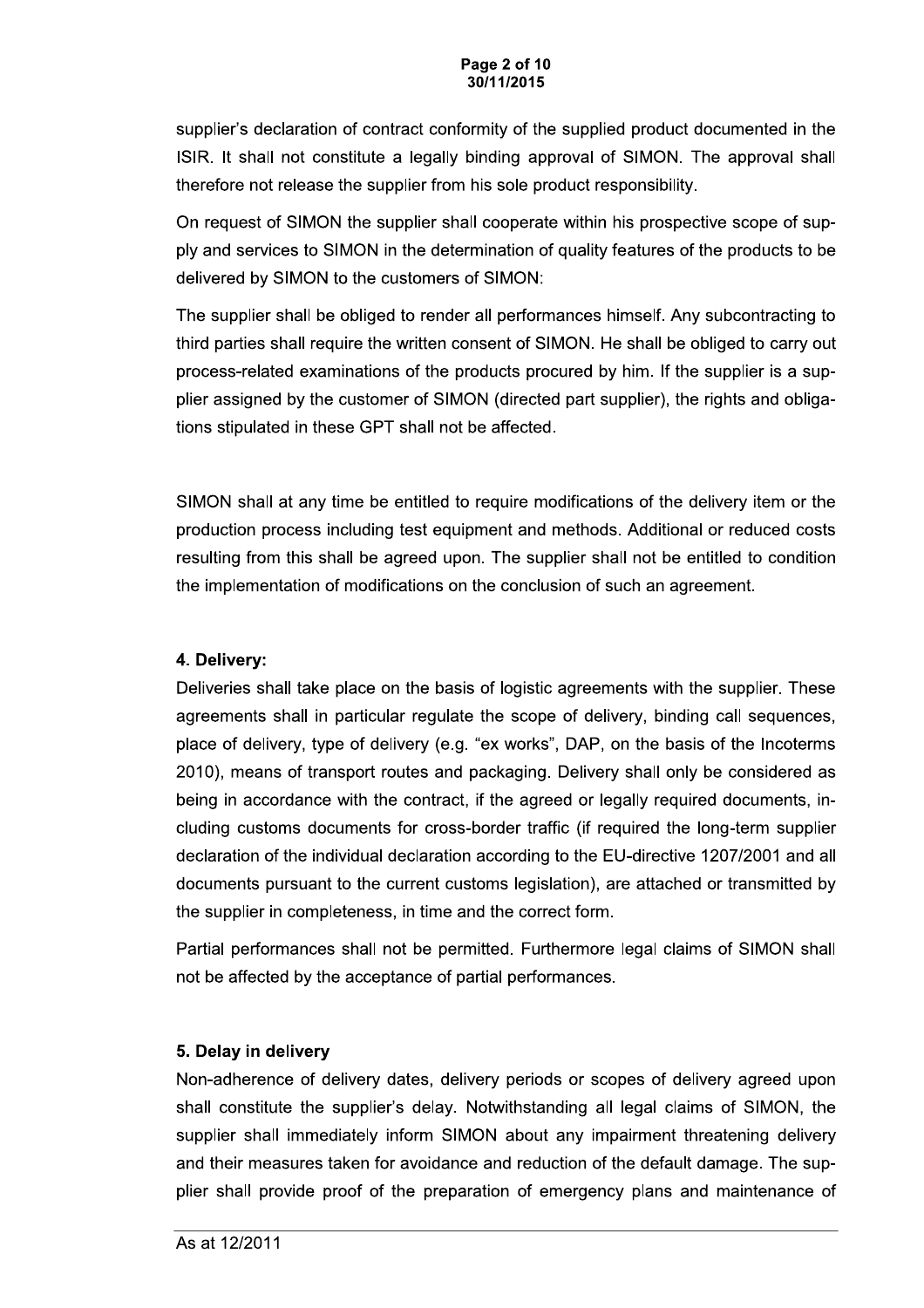their effectiveness for each imminent delivery disturbance and cases of force majeure (article 15). On the basis of information obtained from the supplier, SIMON shall be entitled at their own discretion to take any measure for damage reduction, covering purchase included.

### 6. Incoming goods inspection

SIMON shall carry out an incoming goods inspection pursuant to  $\S$  377 Commercial Code as regards identity, quantity and obvious transport damages. SIMON shall immediately report damages resulting from this. Defects at the delivery item shall be inspected by SIMON in line with production and process-related within the scope of the verification of products or services procured (proper curse of business). By protecting the rights of SIMON, immediate reporting of defects indentified in the course of this is stipulated by contract and shall take place in time also within the meaning of § 377 Commercial Code, which is waived in so far.

Damages, which are only identified within the scope of verification of products at SI-MON or during validation of the customer's production by SIMON, are latent defects, which shall immediately be reported after own identification or due to a customer's complaint. A notification of defect shall still be considered as being made without delay, if indications for an assignment of the root cause to the supplier only result from examinations and investigations.

Without prejudice to the foregoing the supplier shall be obliged to a restricted incoming goods inspection at SIMON as well as to a documented outgoing goods inspection. The supplier's documents including acceptance test certificates required by SIMON according to EN 10204 3.1 or 3.2 shall serve as proof of quality by SIMON towards the customers of SIMON.

# 7. Payment:

Payment shall be effected after contractually agreed delivery (receipt of goods at SI-MON) or performance and submission of complete and auditable invoices within the agreed term of payment. Invoices shall be posted on the day of dispatch at the earliest. Receipt of invoices shall effect the commencement of payment periods.

In case of defective delivery SIMON shall be entitled, to withhold the payment proportionally until proper fulfilment of the performances owed. If and in so far payments for defective deliveries have already been made, SIMON shall be entitled, to withhold other payments due from the business relationship up to the amount of these payments already made.

Payments shall not constitute a waiver of claims or recognition of counterclaims of any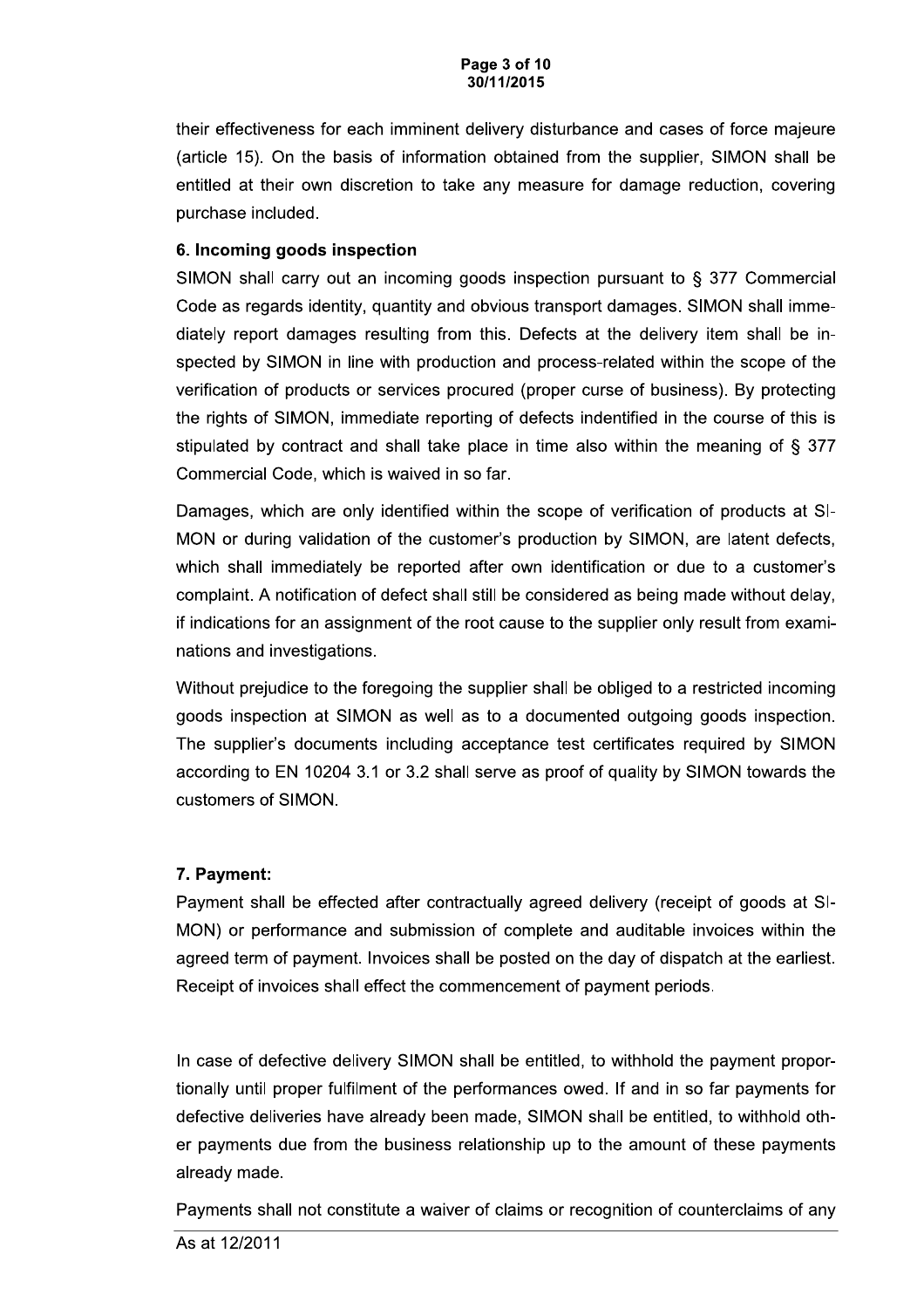type by SIMON.

Without previous written consent of SIMON, which may not unreasonably be denied, the supplier shall not be entitled, to assign his claims against SIMON or have them collected by third parties. In the event of extended reservation of title, the permission shall be considered to be granted. In case the supplier assigns his claims against SI-MON without the consent of SIMON to third parties, SIMON may effect payment to the supplier or the third party with releasing effect.

### 8. Quality management system:

During the business relationship with SIMON the supplier shall maintain a certified, effective quality management system (QMS) according to ISO/TS 16949:2009 or similar, at least DIN EN ISO 9001. The set of rules applicable to the quality management system shall be an integral part of the contract with protective effect on SIMON. The supplier shall immediately report the expiry, restriction or withdrawal of the certificate. The supplier shall entitle SIMON, to request auditing and measures of annual requalification.

SIMON shall be entitled to request the conclusion of a quality assurance agreement.

Any product or productions process modification carried out at the supplier shall require an agreement. It shall be documented in a parts history signed by SIMON and the supplier or a similar document by securing the maturity level. The parts history (according to DA 2) is the decisive document for the most recent agreement status in relation to the condition of the product and the production process.

On request of SIMON the supplier shall be obliged to disclose all documents to be prepared within the scope of product realization (ISO/TS 7) and to hand them over to SI-MON. In the event compelling reasons as regards the safeguarding of legitimate company secrets are in contradiction to handing over the documents, SIMON may request handing over of the documents to SIMON and their evaluation for SIMON through a third party bound to professional secrecy.

# 9. Traceability

The supplier shall guarantee traceability for the products delivered by him including all products and services procured in relation with them. Identification of the products shall be agreed upon with SIMON in the individual case. It shall guarantee the traceability along the further value-added-chain. On request of SIMON the supplier shall make the documentation prepared by the supplier available. The right to withhold performance shall be excluded.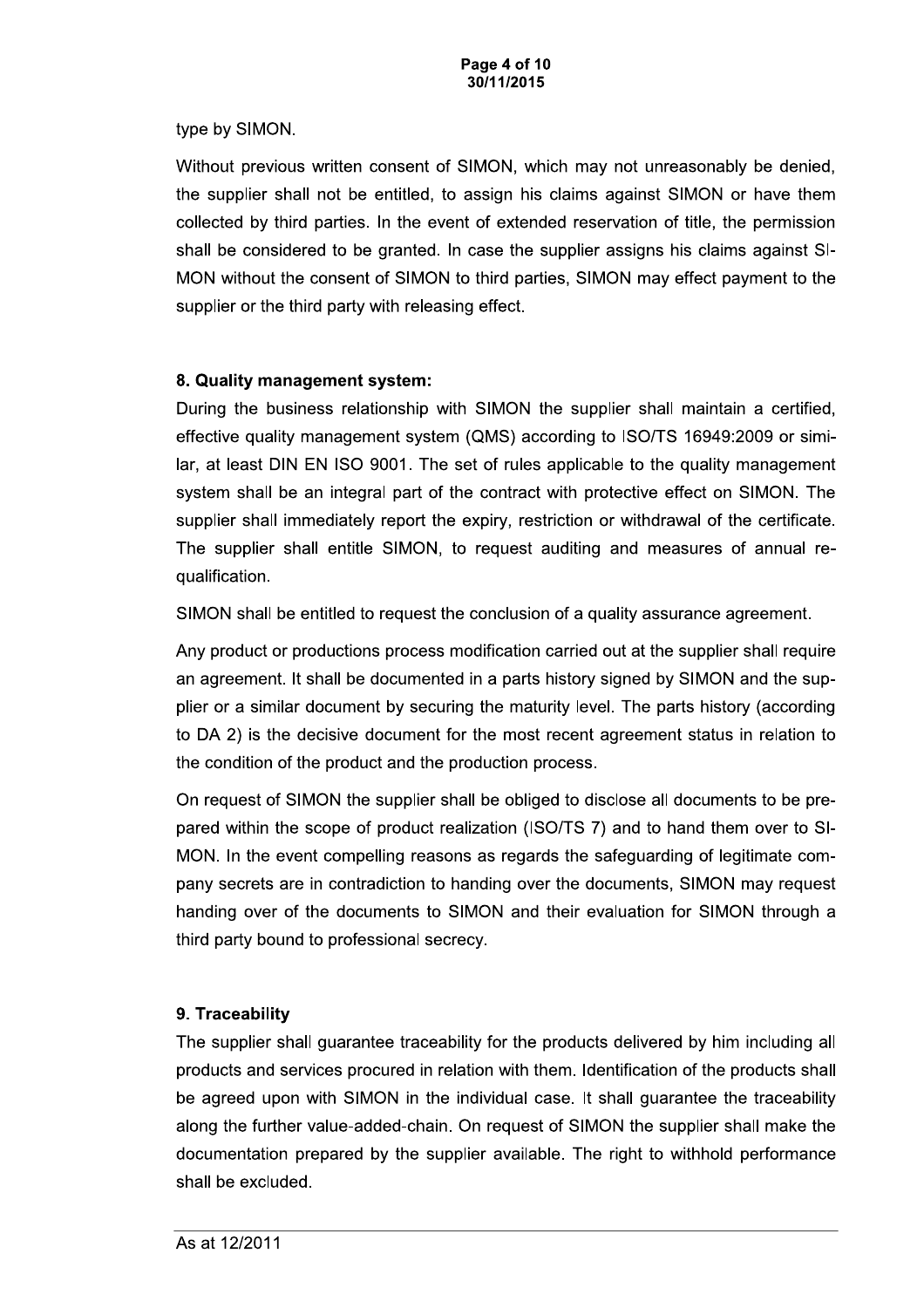#### 10. Liability for material defects (warranty):

Any deviation from the condition agreed upon for a delivery item, missing, faulty or incomplete additionally applicable commercial or technical documents included, shall be considered as a material defect. SIMON shall be entitled to claim material defects. Claims arising from another violation of duty, in particular the violation of duties resulting from any set of rules, or from independent consulting, shall remain unaffected.

SIMON shall be entitled to claim material defects. If the supplier is not able to fulfil any supplementary performance requested by SIMON or if he fails to attend his duties following an appropriate deadline set by SIMON, SIMON shall be entitled to undertake the supplementary performance themselves or have them undertaken by third parties; in particular to buy the contractual products from another supplier. In the event of fulfilment by SIMON themselves or by third parties, the supplier shall be obliged to provide assistance at his own expense as another form of supplementary performance according to § 439 article 3 Civil Code in so far as reasonable. Reasonability shall be construed according to § 439 article 1 Civil Code. The supplier shall therefore not be entitled to further objections according to § 439 article 3 Civil Code.

This shall also apply, if SIMON, due to a material defect caused by the supplier, is committed to supplementary performance towards third parties.

If claims are made on SIMON, due to a material defect by third parties, the supplier shall reimburse SIMON all costs resulting from this including the costs for transport, examination, appraisal, installation and dismounting and foreseeable or usual costs claimed against SIMON from the delivery chain in consequence of SIMON's liability for material defects including the costs for recall of goods or after-sales services resulting from material defects. The supplier shall be at liberty to raise an objection for contributory fault of SIMON and an objection for low causal costs.

In relation to automotive parts claims for material defects become time-barred after 24 months from first-time registration of the vehicle or installation of spare parts into the vehicle, at the latest, however, 30 months from delivery to SIMON, unless longer periods are provided by law. For other products the same periods shall apply, however, in relation to the delivery date on the part of SIMON. If SIMON communicates to the supplier longer warranty periods agreed with the customer of SIMON or stipulated by legal provisions, these shall apply, if the supplier does not contradict in writing within eight working days from receipt of the notification. By receipt of the request made by SIMON to the supplier, specifying a period set for supplementary performance, for a statement as regards the reported material defect or by a request to open an 8D-report, the limitation period shall be suspended without prejudice to the validity of legal provisions.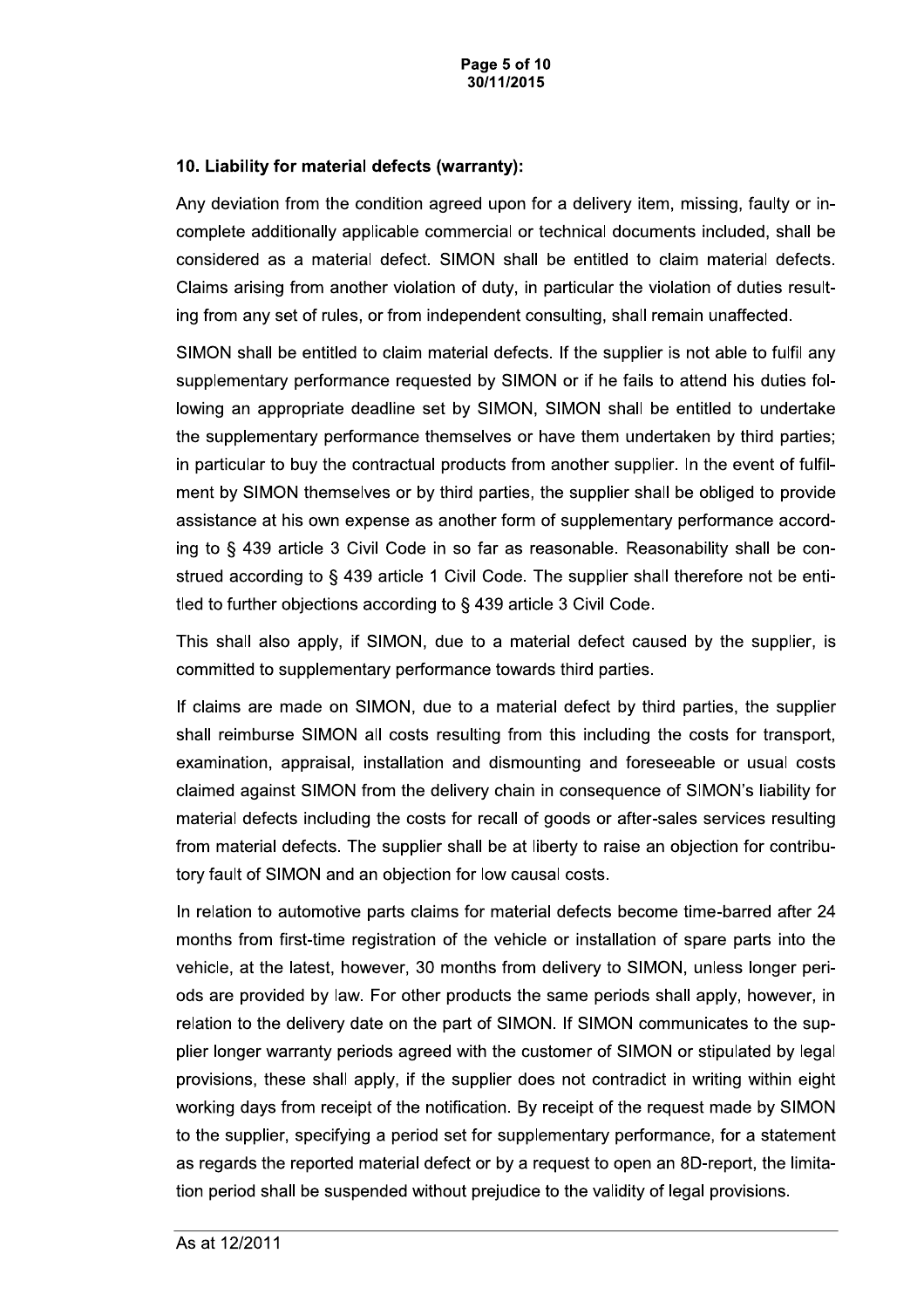Page 6 of 10 30/11/2015

#### 11. Product liability:

If for reasons of fault-based manufacturer liability or no-fault based product liability of third parties claims are made on SIMON by third parties, the supplier shall indemnify SIMON from all claims and reimburse all causal costs, in so far as defects or costs result from deliveries and services of the supplier. SIMON shall inform the supplier about the claims made on him. The supplier shall provide SIMON with all information and documents, which SIMON considers necessary for determination of the damage cause, minimization of damage, remedial action or legal prosecution. The supplier shall support SIMON in the defence of such claims. In this respect SIMON and the supplier shall come to an agreement and exchange information. The supplier shall not be entitled to refuse performance. The supplier shall be at liberty to raise an objection for contributory fault of SIMON and an objection for low causal costs. Settlements that could be made at the expense of the supplier or at the expense of SIMON shall only be implemented after mutual consultation between SIMON and the supplier.

The supplier shall be obliged to prove that he has taken out an extended product liability insurance, which is still valid and also covers recall costs, costs for installation and dismounting and run-up costs at an appropriate amount to be agreed upon in the individual damage case.

### 12. Property rights:

By placing an order with the supplier, no property rights owned by SIMON, use or utilization of or from information obtained or documents of whatever type, shall be transferred to the supplier. If the supplier is entitled to property rights in the deliveries or performances of the supplier, including software, SIMON shall irrevocably and for an unlimited time, not limited to and worldwide, be entitled to the use and utilization of property rights as regards their use and their further use by the customers of SIMON. The product price shall compensate remuneration for this.

The supplier shall assure that no third-party property rights are infringed by his deliveries and performances. If third-party property rights are infringed, the supplier shall be responsible that his agreement with the property right owner guarantees the unrestricted use and utilization by SIMON free of charge. Otherwise the supplier shall have to make changes in his deliveries and performances in agreement with SIMON in such a way that an infringement of third-party property rights is excluded.

If SIMON is made responsible for the infringement of property rights due to the use of deliveries or performances of the supplier by third parties, the supplier shall release SIMON from all such claims and subsequent cost or replace SIMON costs demonstra-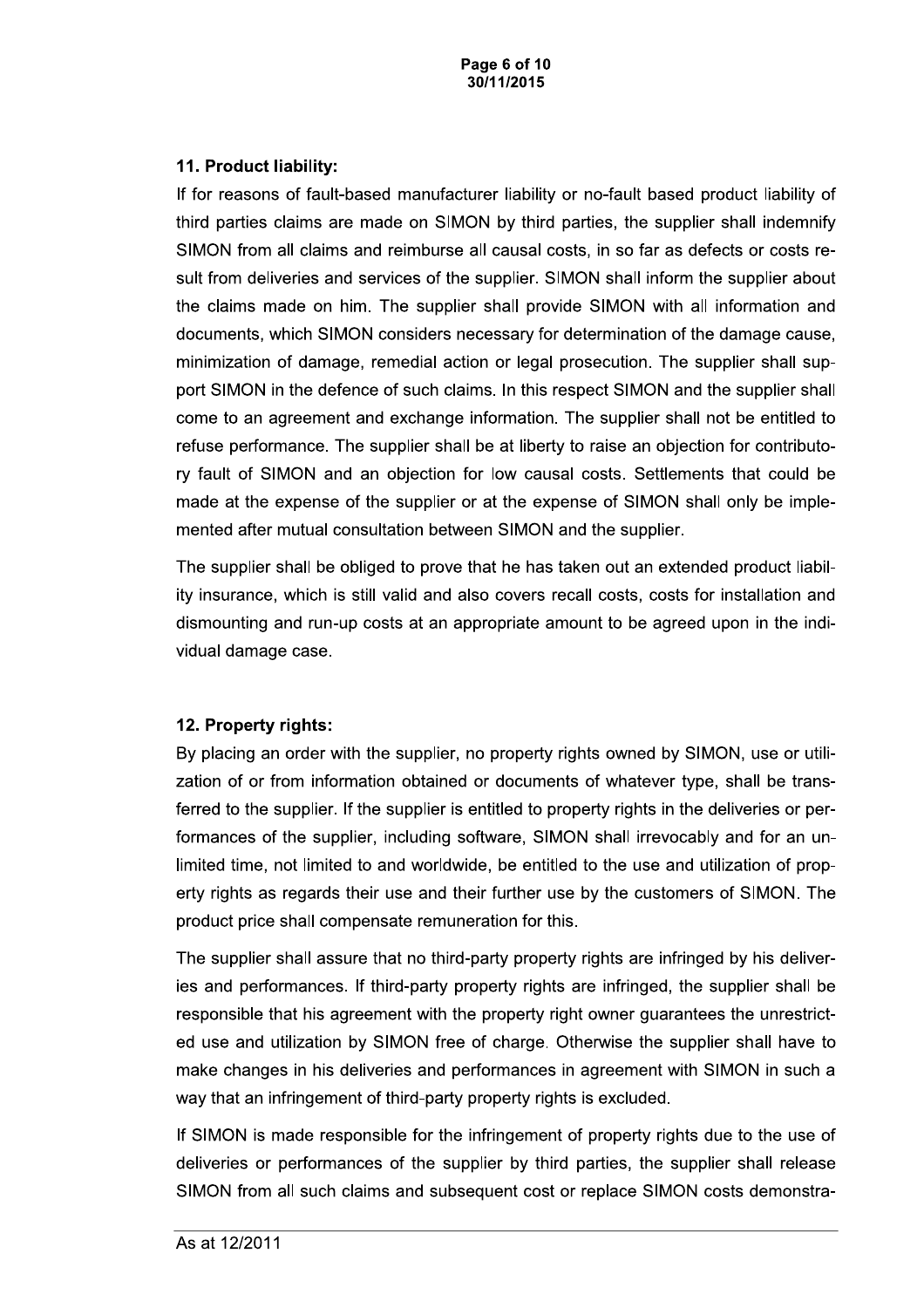#### Page 7 of 10 30/11/2015

bly incurred. This shall not apply if SIMON is solely responsible for the infringement of property rights. Apart from that the supplier shall be at liberty to raise an objection for contributory fault on the part of SIMON and an objection for low causal costs.

### 13. Tools, production means provided:

Production means of all kind, e.g. samples, drawings, models, tools, specifications, software, etc., which the supplier is obtains from SIMON, shall remain the property of SIMON. They shall clearly and indestructibly be identified as such. Production means, which are acquired or manufactured by the supplier and are paid by SIMON or are amortized via the unit price shall with their acquisition or production be the property of SIMON. Handing over of production means (transfer of title) to SIMON shall be replaced by hiring of production means and the related obligation for safekeeping.

These production means may exclusively be used for purposes of contractual fulfilment towards SIMON. SIMON shall at any time be entitled, to demand handing over of the production means. Repair and maintenance costs as well as operating costs including wear parts shall be borne by the supplier, unless otherwise agreed.

The supplier shall be obliged to immediately indicate any third-party access to the production means of SIMON irrespective of whatever legal reason and to grant every support averting third-party access.

The supplier shall insure these matters at their replacement value under his public liability and fire insurance including elementary damages. He shall instruct the insurer to provide insurance payments exclusively to SIMON.

# 14. Environment and hazardous substances

The supplier shall prove and maintain a certified environmental management system according to ISO 14001.

The supplier shall be obliged to declare all substances and their ingredients according to the International Material Data System (IMDS) and take up PPAP-documents. The use of prohibited substances shall be forbidden. Permanent observance of all worldwide related provisions shall be ensured by the supplier, e.g. via the "Global Automotive Declarable Substances List GADSL", www.gadsl.org.

### 15. Force majeure:

Cases of force majeure are in particular natural disasters, fire, riots, terror, governmental actions, labour disputes including strikes and lockouts or embargos. Disturbances affecting the supplier in the delivery of raw materials or the acquisition of purchase ma-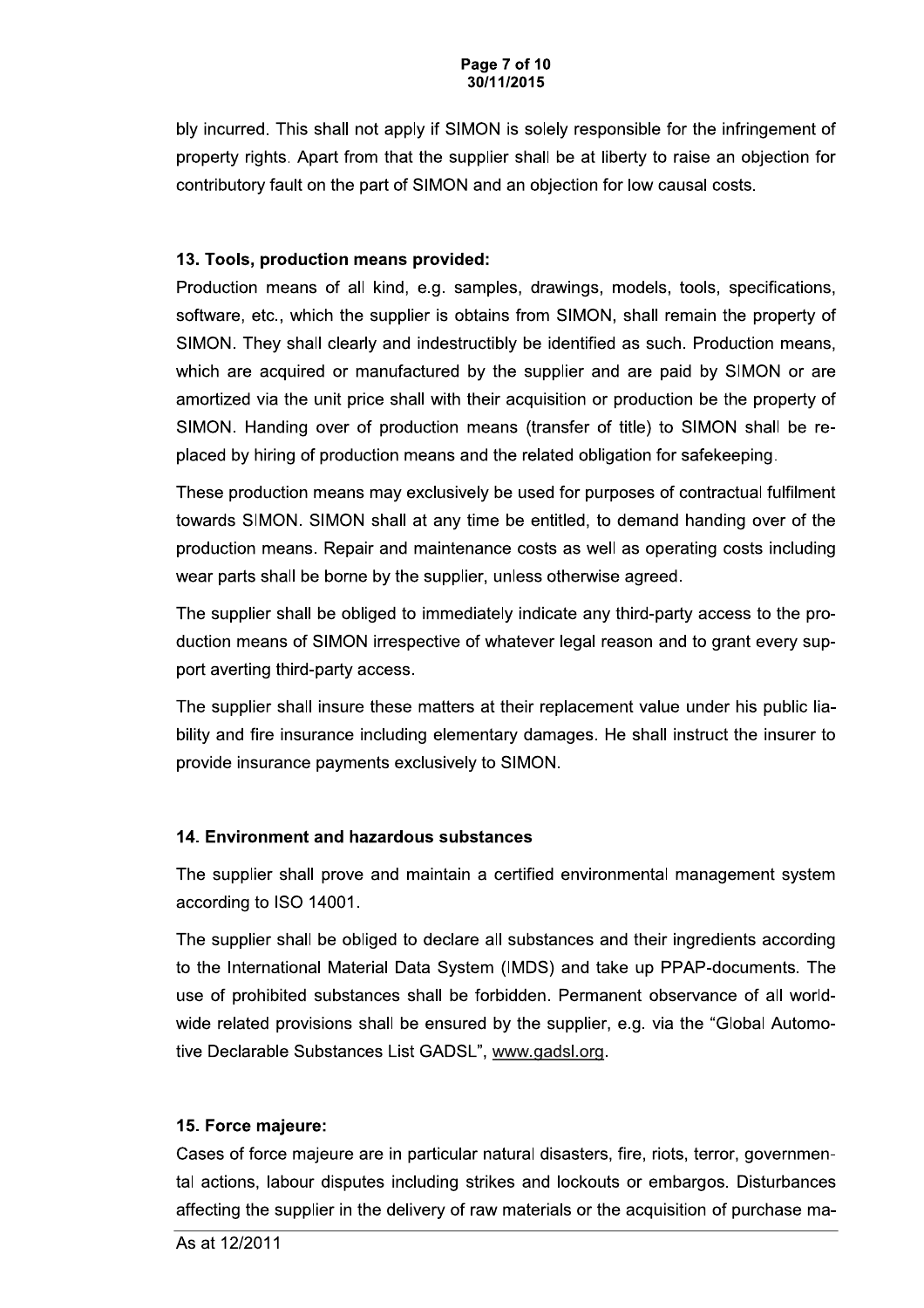#### Page 8 of 10 30/11/2015

terials of whatever kind shall only relieve the supplier, if they are based on cases of non-foreseeable force majeure. For the duration of the event the affected contracting party shall be relieved from its obligation to perform, in so far as the performance is affected by the event of force majeure. Without prejudice to the foregoing the supplier shall be obliged to take all measures for maintaining delivery to SIMON and to guarantee the provision of cover deliveries at his own expense. SIMON shall remain entitled, to take all measures for averting the consequences of force majeure according to his own discretion.

The supplier shall prove to SIMON the existence and effectiveness of emergency plans according to ISO/TS 6.3.2 for cases of force majeure and other events affecting the ability to deliver to SIMON.

§ 206 Civil Code (delay in case of force majeure) shall not be applicable.

# 16. Termination of contract:

In so far as nothing to the contrary is regulated in other agreements, SIMON shall be entitled, to terminate existing delivery agreements in the whole or partially without notice:

- a.) in case of imminent or filed insolvency of the supplier,
- b.) in case of insufficient cooperation of the supplier at the determination of specifications for the delivery item,
- c.) in case of expiry, restriction or withdrawal of the certification of the supplier's QMS,
- d.) in case of multiple inadequate performance of agreed deliveries or performances or other essential contractual infringements despite of written warning.
- e.) In case of order withdrawal by the customer of SIMON. In this case SIMON shall reimburse the supplier the costs for materials, which the supplier procured in fulfilment of the contract with the consent of SIMON and which he cannot use otherwise. SIMON shall be entitled, to bear the material cost at the supplier's cost value.
- f.) In case of an essential change in the corporate rights or in proprietors of the supplier's company (change-of-control), in particular in case of sale of assets or business shares in a competitor of SIMON or if the change of partners would be unreasonable for SIMON.

Apart from that the right of SIMON and the supplier of termination for an important reason shall not be affected.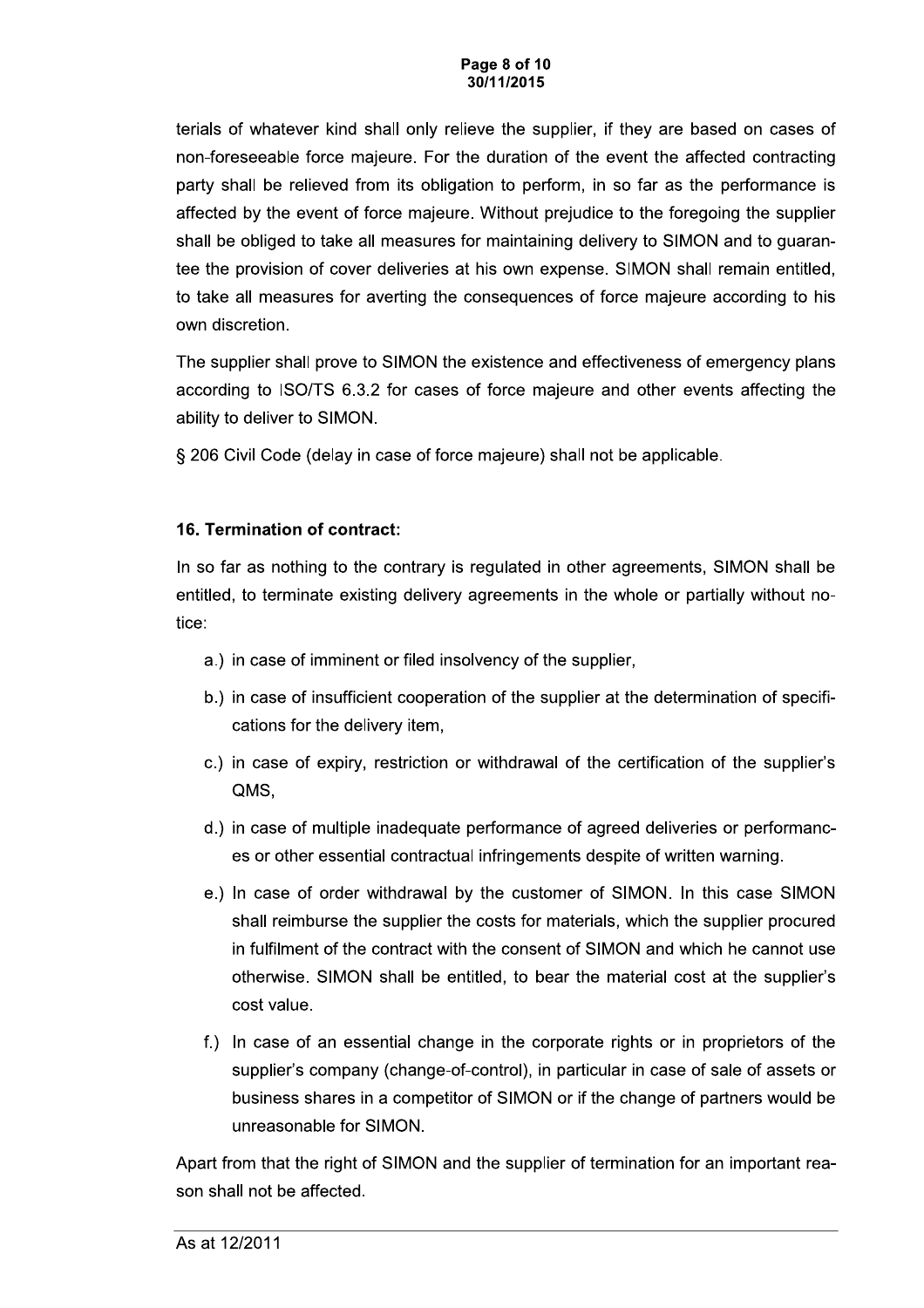#### 17. Court of jurisdiction - contractual language:

Exclusive court of jurisdiction shall be the place of the local court competent at the place of registered office of SIMON. The contractual language shall be German. Place of fulfilment also for subsequent fulfilment shall be the place of delivery indicated by SIMON or the associated company.

#### 18. Choice of law:

The legal relationship between SIMON and the supplier shall exclusively be governed by German material and procedural law. The UN-sales law (United Nations Convention on Contracts for the International Sale of Goods - CISG) shall be applicable to crossborder business transactions.

If claims are made on SIMON and/or the supplier by third parties according to foreign law at a foreign place of jurisdiction, they shall be entitled without prejudice to these GPT and the place of jurisdiction, to take all measures for their respective safequarding of legal interests in accordance with the law applicable at this foreign place of jurisdiction. For compensation and recourse claims following such legal disputes the place of jurisdiction determined in the first paragraph under exclusive application of German law shall be maintained.

### 19. Confidentiality:

All information exchanged, no matter whatever kind and independent of the kind of its transmission, documentation or storage shall be deemed as confidential. The recipient may only use or utilize them for the implementation of agreed business transactions and the fulfilment of contractual agreements, unless otherwise expressly agreed in writing. SIMON and the supplier shall only distribute information to such a degree, as necessary for fulfilment of the contract (need-to-know). They shall commit their employees and any third party appointed by them for the fulfilment of contract to confidentiality in writing, independent of the legal basis of this assignment, also exceeding the existence of the respective legal relationship.

Non-reporting of IT-security-related incidents shall be considered as infringement of confidentiality.

### 20. In general:

The contractual language shall be German. If in cross-border business transaction another language is used by mutual agreement, the English version of the UN-sales law